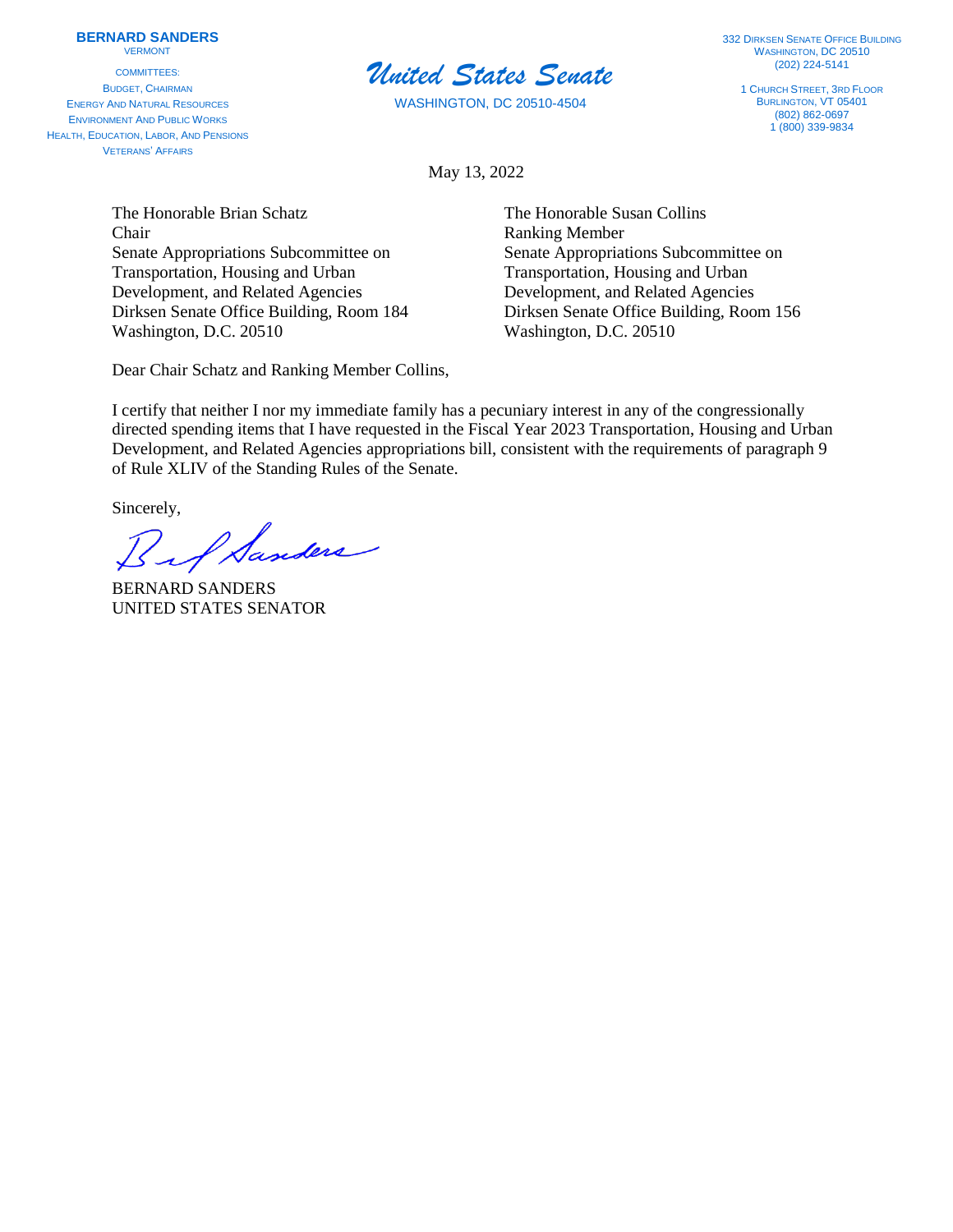## **Sanders, Bernard(I-VT) Transportation Housing and Urban Development Congressionally Directed Spending Requests**

| <b>Recipient Name</b>                                  | <b>Project Purpose</b>                                                                                                                                                                                                                                                                                                                                                                                                       | Project<br><b>Location</b>                           | <b>Amount</b><br><b>Requested</b><br>(5000) |
|--------------------------------------------------------|------------------------------------------------------------------------------------------------------------------------------------------------------------------------------------------------------------------------------------------------------------------------------------------------------------------------------------------------------------------------------------------------------------------------------|------------------------------------------------------|---------------------------------------------|
| Barre Housing<br>Services, Inc.                        | Barre Housing Services will use CDS funding to purchase four<br>electric vehicles (EVs) and install four Level 2 charging stations in<br>order to deliver Meals on Wheels.                                                                                                                                                                                                                                                   | Barre VT                                             | \$200                                       |
| Vermont Agency of<br>Transportation                    | CDS funding will enable the Vermont Agency of Transportation and<br>the Town of Rockingham to comprehensively redevelop the historic<br>Union Station into a multi-modal transportation center.                                                                                                                                                                                                                              | Bellows Falls VT                                     | \$1,800                                     |
| Shires Housing                                         | Shires Housing will use the requested funds to help create 16 units<br>of Recovery Housing in Bennington, Vermont, a predominantly<br>low-income community.                                                                                                                                                                                                                                                                  | Bennington VT                                        | \$225                                       |
| Green Mountain<br>Vietnam Era Vets<br>Assistance Corps | This project will fund essential repairs and upgrades to the<br>Veterans Outreach House that will make the center sustainable for<br>years to come.                                                                                                                                                                                                                                                                          | Bennington<br>and North<br>Bennington VT             | \$100                                       |
| Brattleboro Area<br>Affordable Housing<br>Corp.        | Brattleboro Area Affordable Housing Corp will use CDS funds to<br>assist low-income Vermonters with necessary home repairs and<br>renovations.                                                                                                                                                                                                                                                                               | <b>Brattleboro</b><br>and<br>surrounding<br>towns VT | \$60                                        |
| Craftsbury<br><b>Community Care</b><br>Center          | Craftsbury Community Care Center will use CDS funds to renovate<br>their community kitchen, which prepares hundreds of nutritious<br>meals for low- and moderate-income Vermonters.                                                                                                                                                                                                                                          | Craftsbury VT                                        | \$367                                       |
| Vermont Agency of<br>Transportation                    | This funding will restore the historic Sanborn Covered Bridge in<br>Lyndonville, Vermont and develop the adjacent land into a public<br>park space that connects the site with Lyndonville's designated<br>Village Center and to existing and planned outdoor recreation trails.                                                                                                                                             | Lyndon VT                                            | \$380                                       |
| The Veterans'<br>Place, Inc.                           | With this funding, The Veterans' Place, Inc. (TVPI) will<br>comprehensively renovate its current transitional housing facility for<br>homeless veterans to better accommodate older veterans, veterans<br>with disabilities and health issues, and veterans who need<br>supportive housing.                                                                                                                                  | Northfield VT                                        | \$997                                       |
| Housing Trust of<br><b>Rutland County</b>              | This project will redevelop the College of Saint Joseph's<br>Campus-located in one of Vermont's largest cities-creating<br>much-needed affordable and workforce housing to address the<br>critical housing needs of Rutland.                                                                                                                                                                                                 | Rutland VT                                           | \$500                                       |
| Vermont Agency of<br>Transportation                    | Congressionally-directed funds will be used for design and<br>construction of the state-owned Missisquoi Valley Rail Trail (MVRT).                                                                                                                                                                                                                                                                                           | St. Albans to<br>Richford,<br>Franklin<br>County VT  | \$1,440                                     |
| Vermont Housing<br>& Conservation<br>Board             | With the requested funding, the Vermont Housing and Conservation<br>Board (VHCB) will expand affordable, shared equity homeownership<br>opportunities to low- and moderate-income Vermonters statewide.                                                                                                                                                                                                                      | Statewide VT                                         | \$2,500                                     |
| Green Mountain<br><b>Support Services</b>              | With this funding, Green Mountain Support Services (GMSS) will<br>purchase WheelPad accessible home units to create more shared<br>living housing across the state for low- and moderate-income<br>people with physical and developmental disabilities.                                                                                                                                                                      | Statewide VT                                         | \$860                                       |
| Vermont Housing<br>& Conservation<br>Board             | This project will bolster current initiatives for manufactured housing<br>communities (MHCs) in Vermont, increasing the sustainability of a<br>critical housing resource for low- and moderate-income<br>Vermonters.                                                                                                                                                                                                         | Statewide VT                                         | \$2,500                                     |
| Vermont Agency of<br>Transportation                    | This project funds the first phase of Vermont Amtrak station<br>improvements, which can include technology improvements (Wi-Fi<br>and Smart TV displays, etc.), signage, solar-powered electric<br>vehicle charging stations, parking improvements, and<br>improvements to station interiors (flooring, walls, bathrooms,<br>seating, electrical outlets, roofing, ceilings, etc.) at various Amtrak<br>stations in Vermont. | Statewide VT                                         | \$1,600                                     |